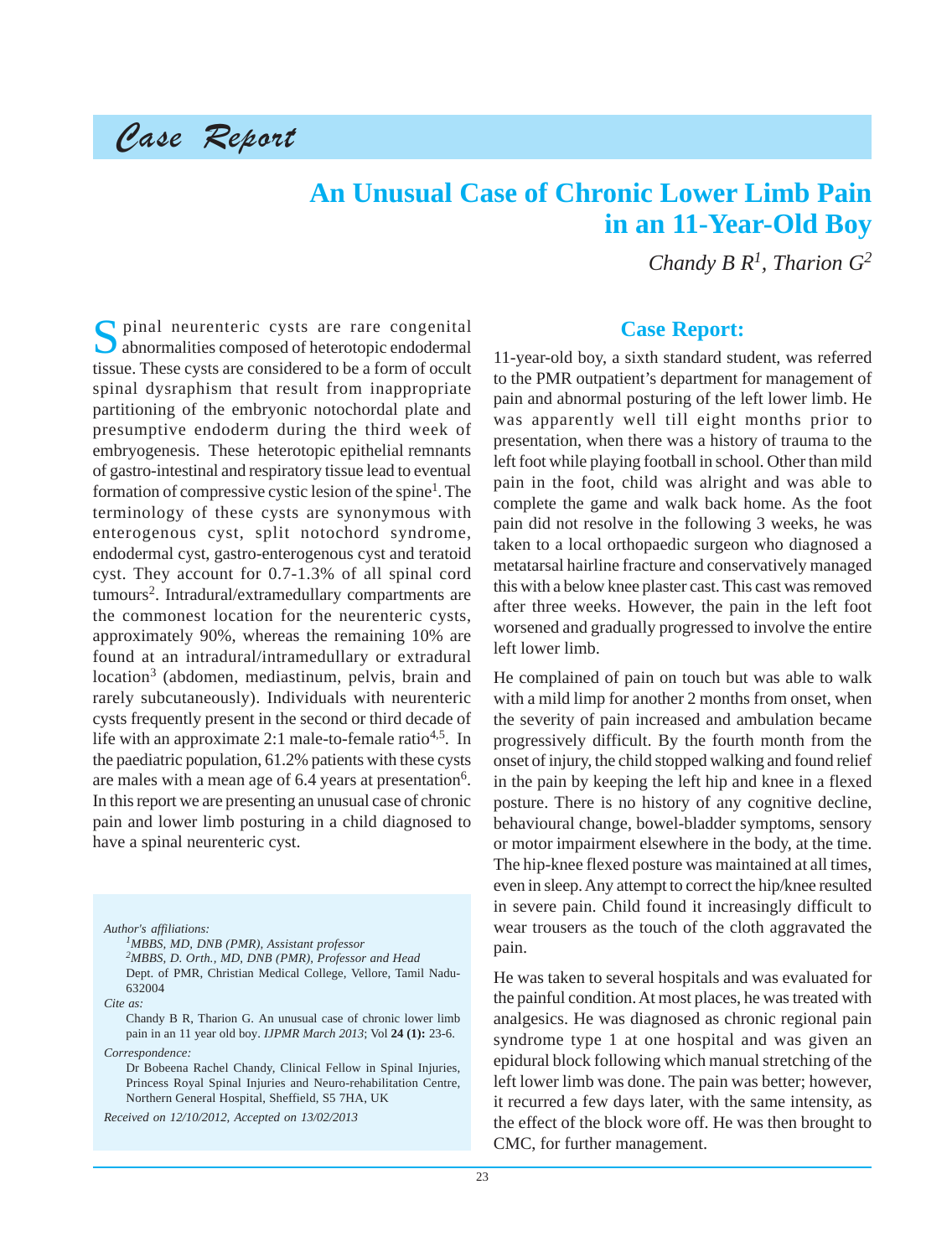On examination, the child was of a cheerful disposition, sitting comfortably with the hip at 90 degrees flexion, knee completely flexed and ankle in plantar flexion. Vital signs were within normal limits and other general and systemic examination were unremarkable. Power in the upper limbs and the right lower limb was grade 5 (MRC grading), and sensations were normal except on the left, below L1, he had allodynia and would not permit examination. On standing on the right lower limb, he was able to extend the hip from 90 degrees by 30 degrees and the knee from complete flexion, by 20 degrees. He was also able to minimally move the toes. Muscle wasting could not be commented upon. The tone was mildly increased in the right lower limb and deep tendon reflexes were within normal limits in the upper limbs but mildly exaggerated in the right lower limb.

Historically the child had good relationships with his parents, siblings, other family members and friends/ classmates. He is an above average student and there was no history suggestive of any difficulties in school. There was no suggestion of secondary gains from the situation. Other than the allodynia and left lower limb posturing, there were no other features suggestive of an ongoing illness.

The investigations done elsewhere consisted of magnetic resonance imaging of bilateral hip joints and x-ray of the left ankle and foot, which were all within normal limits. A bone scan showed a mild tracer uptake at the level of T6 but no significant disease process was reported.

As history was unremarkable for the cause of pain and the clinical signs were limited, the question of diagnosis and appropriate treatment were discussed with the parents. After having been to several hospitals and not having any relief in the child's symptoms, the parents were on the verge of giving up hope and returning home due to financial and time constraints. A probable need for intervention of child psychiatry unit was also discussed. It was decided to evaluate the condition with



**Fig 1-** *MRI showing sagittal section of the cervico-dorsal spine with the Neurenteric cysts at T5-8 level, T1 (cysts are isointense) and T2 (cysts are hyperintense) weighted images*



**Fig 2-** *MRI showing transverse section of the cervico-dorsal spine with the Neurenteric cysts at T5-8 level, T1 (cysts are isointense) and T2 (cysts are hyperintense) weighted images.*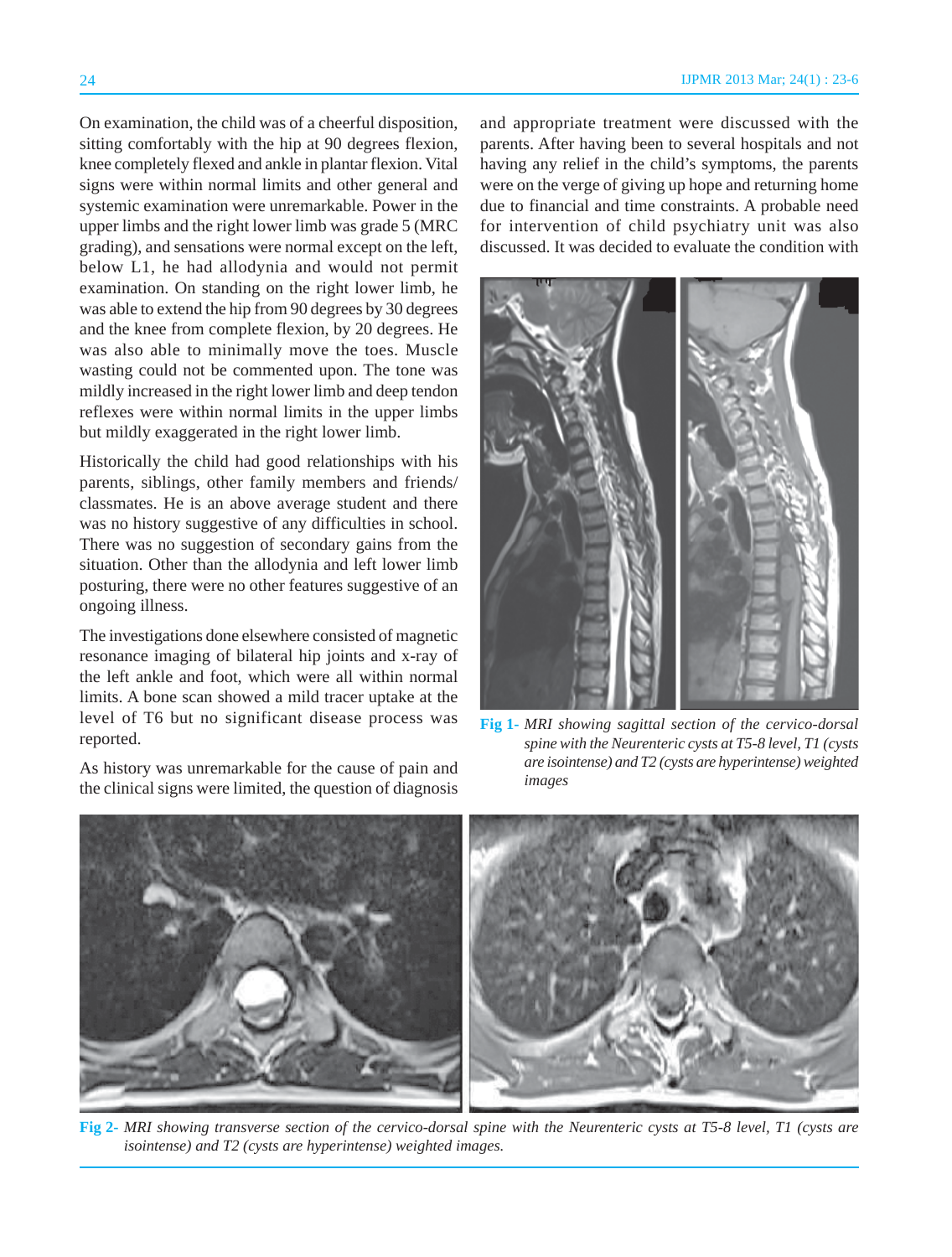an MRI of the spine and electrodiagnostic tests for the lower limbs to look for any spinal pathology causing these symptoms prior to referral to psychiatry.

Nerve conduction studies could not be done as the child did not permit the test to be done on the left lower limb. However, MRI of the spine revealed two well-defined intradural, extramedullary oval, cystic lesions with the anterior thecal sac, extending from lower T5 up to mid T8 vertebral body (Figs 1&2). The larger cyst measured  $3\times1.4$ cm and the smaller lesion measured  $9\times11$ mm superior to the lesion mentioned above. Both were isointense on T1 and hyperintense on T2 sequences with no enhancement or diffusion restriction. The lesions displaced the cord posteriorly causing severe thinning and straightening of the mid dorsal column. A thin septum of the cord was seen from T4 extending up to T8 level. The findings were suggestive of probable neurenteric cysts.

The child was referred to neurosurgery for surgical management of the cysts. A T5-8 laminoplasty and total excision of the cystic mass was done. Intra-operatively, the dura was found to be tense but the arachnoid was normal. The cord was displaced dorsally by the two ventrally located cysts which were intradural and extramedullary. The cysts were not found to be communicating with each other. They had thick white walls and contained white, mucoid fluid. While under anaesthesia, the left lower limb was manually stretched and a plaster cast (above knee) was applied. Postoperatively, allodynia in the left lower limb completely resolved, the mild tone and exaggerated reflexes also improved. The mild urinary hesitancy the child had developed prior to surgery also resolved postoperatively. Biopsy of the cystic mass was reported as type A neurenetric cyst.

#### **Discussion:**

In human embryogenesis, during the third week, the neurenteric canal unites the yolk sac and the amniotic cavity as it traverses the primitive notochordal plate. Persistence of the normally transient neurenteric canal prevents appropriate separation of endoderm and notochord. Manifestation of this anomalous union is seen as the congenital abnormalities of the spine defined by the presence of mucus-secreting epithelium reminiscent of the gastro-intestinal and respiratory tract.<sup>1</sup> The diagnosis is by classical histopathological description of the cyst on haematoxylin and eosin staining of the tissue which shows a collection of mucin producing simple columnar or cuboidal ciliated and non-ciliated

goblet cells surrounding a central cystic cavity. Wilkins and Odom in 1976, classified these cysts into three types based on the histological features of cyst wall and its contents. $<sup>1</sup>$  The walls of type A cysts mimic gastro-</sup> intestinal or respiratory epithelium with a basement membrane supporting single or pseudostratified cuboidal or columnar cells, which may be ciliated or non-ciliated. type B cysts include all the features of type A as well as additional tissue containing glandular organisation, usually producing mucin or serous fluid. Type C cysts are most complex, containing ependymal or glial tissue within the  $cyst<sup>7</sup>$ . As mentioned previously, the commonest age of presentation is the second or third decade, however, they can manifest soon after birth or during the neonatal period if they are associated with severe cardiopulmonary abnormalities<sup>8</sup>. In rare cases, they may remain latent until the seventh decade of life<sup>3</sup>.

Adult patients with neurenteric cysts may present with focal pain at the level of the spinal pathology, radicular symptoms or fluctuating neurological signs. These symptoms are associated with lesions in the cervical and thoracic spine, whereas radicular symptoms are seen in persons with cysts in the cervical or lumbar spine.

The volumetric flux of the cyst associated with periodic leakage of fluid content secondary to osmotic and haemodynamic factors is responsible for the fluctuating nature of the symptoms<sup>9</sup>. The waxing and waning nature of the signs and symptoms associated with spinal cord compression secondary to the volumetric instability frequently leads to misdiagnosis of central nervous system demyelinating disorders<sup>10</sup> like multiple sclerosis. A variety of clinical manifestations have been seen in the paediatric population in addition to the common signs and symptoms. Case reports of children with presentations of aseptic meningitis, pyogenic meningitis, chronic pyrexia, incontinence and paraplegia , have been described $6,9,11,12$ .

Magnetic resonance imaging is the investigation of choice for the diagnosis of neurenteric cysts. The most common MRI findings associated with neurenteric cysts are non-contrast enhancing lesions that are isointense on T1-weighted sequences and hyperintense on T2 weighted images $13$ . The incidence of neurenteric cysts along with osseous malformation warrants plain radiographs or CT imaging to fully delineate the pathologic spectrum of the process.

As in the reported case, surgical excision of the cystic mass is the first line of management for these cysts. Total excision of the mass is the ideal outcome given the